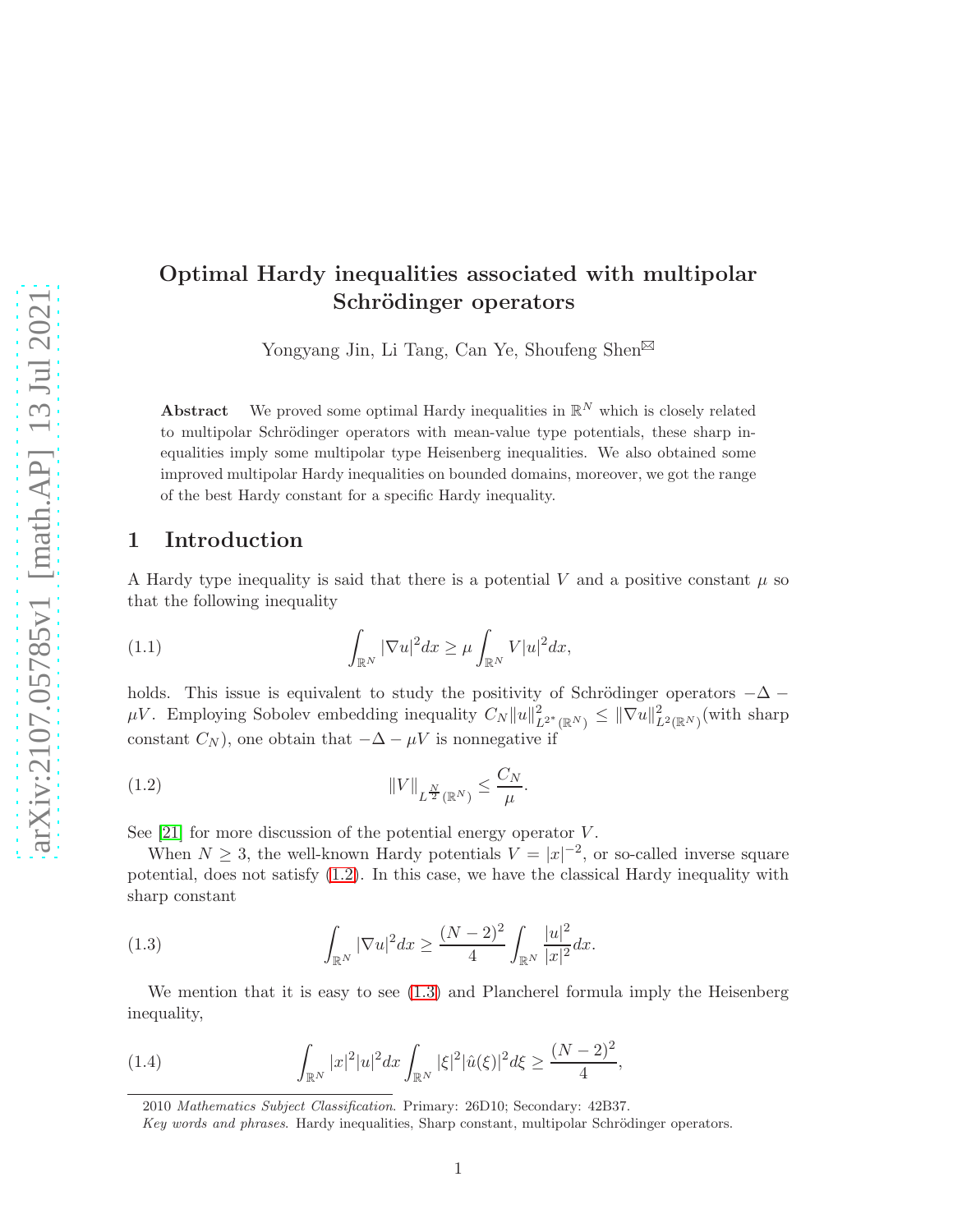where  $||u||_{L^2\mathbb{R}^N} = 1$  and  $\hat{u}(\xi) = \frac{1}{(2\pi)^{n/2}} \int_{\mathbb{R}^N} e^{-i\xi \cdot x} u(x) dx$ . It's well known that [\(1.4\)](#page-0-2) is the beautiful mathematical description of the famous "Uncertainty Principle" in quantum mechanics.

There exists a great amount of literature on the generalization and improvement of [\(1.3\)](#page-0-1), see [\[1,](#page-13-0) [2,](#page-13-1) [6,](#page-14-0) [7,](#page-14-1) [12,](#page-14-2) [13,](#page-14-3) [17,](#page-14-4) [20,](#page-15-1) [25,](#page-15-2) [26,](#page-15-3) [27\]](#page-15-4) and the references therein.

There are also many works related to multipolar potentials  $V(x) = \sum_{i=1}^{n} \frac{\mu_i}{|x-a|}$  $\frac{\mu_i}{|x-a_i|^2}$  with n poles  $a_1, a_2, \ldots, a_n$ . These type of multipolar potentials are related to the interaction of a finite number of electric dipoles. This form of systems are characterized by Hartree-Fock type model, which is the most commonly used model in Quantum Molecular [\[23\]](#page-15-5). These potentials are also applied in other fields such as combustion models and quantum cosmological models.

Consider the quadratic functional with respect to Schrödinger operator  $-\Delta - \sum_{i=1}^{n} \frac{\mu_i}{|x-a|}$  $\frac{\mu_i}{|x-a_i|^2},$ 

$$
Q[u] := \int_{\mathbb{R}^N} |\nabla u|^2 dx - \sum_{i=1}^n \mu_i \int_{\mathbb{R}^N} \frac{|u|^2}{|x - a_i|^2} dx.
$$

It is complicated to study the positivity of  $Q[u]$  due to the relative position and interaction among the poles. The author in [\[16\]](#page-14-5) proved that Schrödinger operator  $-\Delta - \sum_{i=1}^{n} \frac{\mu_i}{|x-a|}$  $|x-a_i|^2$ is positive if and only if  $\sum_{i=1}^{n} \mu_i^+ \leq \frac{(N-2)^2}{4}$  $\frac{(-2)^2}{4}$  (where  $\mu_i^+$  = max $\{\mu_i, 0\}$ ) for any configuration of  $a_1, a_2, ..., a_n$ ; conversely, if  $\sum_{i=1}^n \mu_i^+ > \frac{(N-2)^2}{4}$  $\frac{-2}{4}$ , then there exist a configuration of  $a_1, a_2, \ldots, a_n$  such that  $Q[u]$  is not positive. These results then have been improved by authors in [\[15\]](#page-14-6) that the existence of a configuration so that the quadratic form  $Q[u]$  is positive is equivalent to  $\mu_i \leq \frac{(N-2)^2}{4}$  $\frac{(-2)^2}{4}$  for any  $i = 1, 2, ..., n$  and  $\sum_{i=1}^{n} \mu_i \leq \frac{(N-2)^2}{4}$  $\frac{-2j}{4}$ . This shows that the critical mass  $\frac{(N-2)^2}{4}$ 1  $\frac{1}{|x-a_i|^2}$  for certain singular pole  $a_i$  can be infinitely approximated, though all the other  $\mu_j$  are small enough right now. Bosi, Dolbeault, Esteban [\[5\]](#page-14-7) obtained a lower bound of the spectrum of the Schrödinger operators  $-\Delta$  −  $\mu \sum_{i=1}^n \frac{1}{|x-i|}$  $\frac{1}{|x-a_i|^2}, \mu \in (0, \frac{(N-2)^2}{4})$  $\left(-\frac{(-2)^2}{4}\right], n \geq 2.$  In other words, consider  $\mu \in (0, \frac{(N-2)^2}{4})$  $\frac{-2)^{-}}{4}$ ,  $n \geq 2$ , there exists a nonnegative constant  $K_n \leq \pi^2$  such that

$$
(1.5)\quad \int_{\mathbb{R}^N} |\nabla u|^2 dx + \frac{4K_n + 4(n+1)\mu}{d^2} \int_{\mathbb{R}^N} |u|^2 dx \ge \mu \sum_{i=1}^n \int_{\mathbb{R}^N} \frac{|u|^2}{|x - a_i|^2} dx, u \in H^1(\mathbb{R}^N),
$$

where  $d := \min_{1 \leq i \neq j \leq n} |a_i - a_j|$ . Their proof depends on the well-known "IMS" truncation method (see [\[22,](#page-15-6) [24\]](#page-15-7)). Moreover, in an attempt to remove the lower order term, the author in [\[5\]](#page-14-7) obtained the following inequality for any  $u \in H^1(\mathbb{R}^N)$  and  $n \geq 2$ :

<span id="page-1-0"></span>(1.6) 
$$
\int_{\mathbb{R}^N} |\nabla u|^2 dx \geq \frac{(N-2)^2}{4n} \sum_{i=1}^n \int_{\mathbb{R}^N} \frac{|u|^2}{|x-a_i|^2} dx + \frac{(N-2)^2}{4n^2} \sum_{1 \leq i < j \leq n}^n \int_{\mathbb{R}^N} \frac{|a_i-a_j|^2}{|x-a_i|^2 |x-a_j|^2} |u|^2 dx.
$$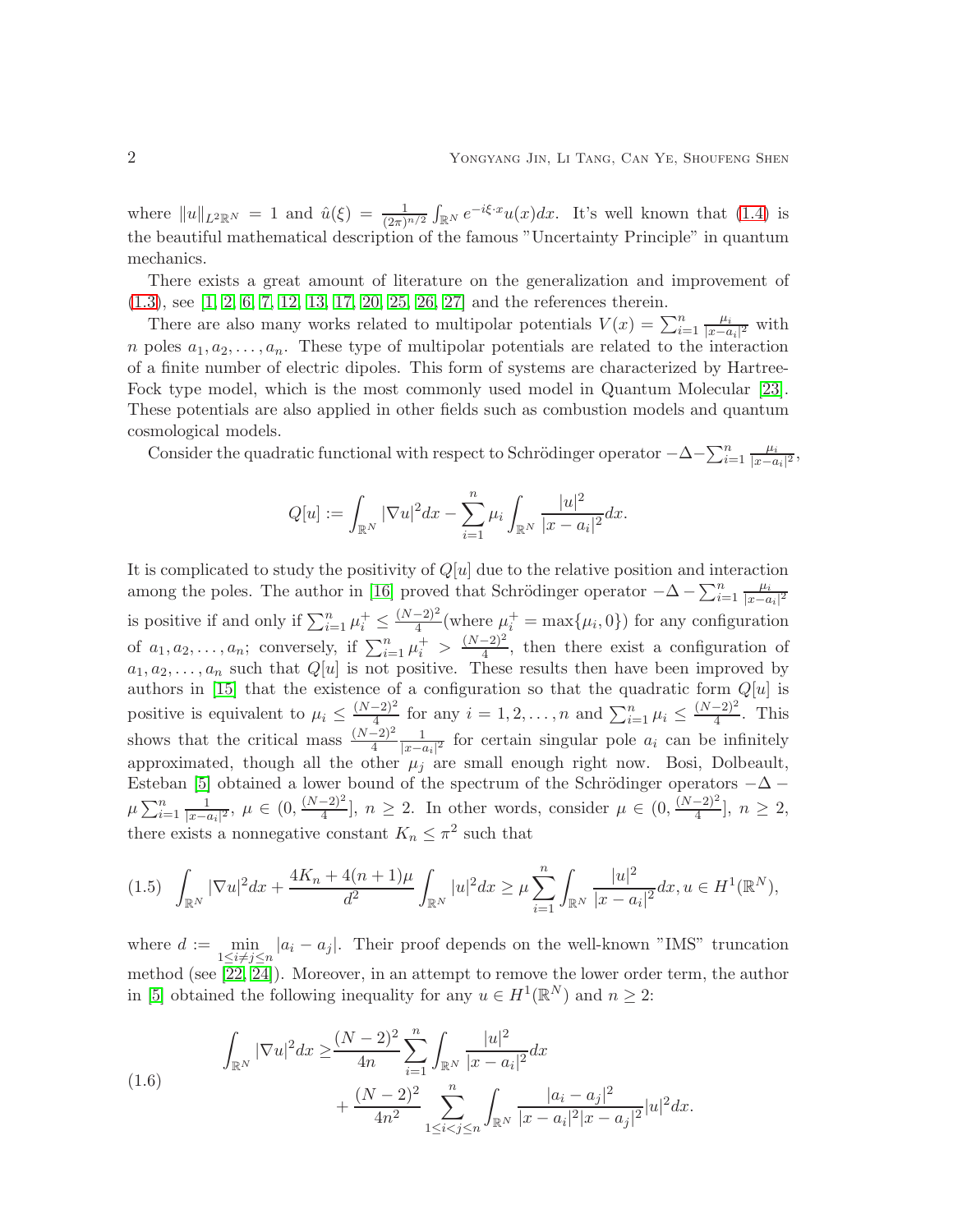When  $x \to a_i$ , the total mass near  $a_i$  is  $\frac{(N-2)^2}{4}$  $\frac{2n-1}{n^2} \frac{1}{|x-\alpha|}$  $\frac{1}{|x-a_i|^2}$ , which is strictly smaller than  $(N-2)^2$ 4 1  $\frac{1}{|x-a_i|^2}$ .

The result above was improved by the authors in [\[10\]](#page-14-8) with an optimal weight. Specifically, when  $n \geq 2$ , they proved the following inequality

<span id="page-2-0"></span>
$$
(1.7) \qquad \int_{\mathbb{R}^N} |\nabla u|^2 dx \ge \frac{(N-2)^2}{n^2} \sum_{1 \le i < j \le n} \int_{\mathbb{R}^N} \frac{|a_i - a_j|^2}{|x - a_i|^2 |x - a_j|^2} |u|^2 dx,
$$

where the constant  $\frac{(N-2)^2}{n^2}$  is sharp. This inequality provides a sharp positive singular quadratic potential tends gradually to

$$
\frac{(N-2)^2}{4} \frac{4n-4}{n^2} \frac{1}{|x-a_i|^2}
$$

at any  $a_i, i = 1, \ldots, n$ , which is strictly larger than  $\frac{(N-2)^2}{4}$  $\frac{2n-1}{n^2} \frac{1}{|x-\alpha|}$  $\frac{1}{|x-a_i|^2}$ . So inequality [\(1.7\)](#page-2-0) can be seen as an improvement of [\(1.6\)](#page-1-0). By parallelogram rule in  $\mathbb{R}^N$ , inequality [\(1.7\)](#page-2-0) is equivalent to inequality

<span id="page-2-2"></span>
$$
(1.8)\qquad \int_{\mathbb{R}^N} |\nabla u|^2 dx \ge \frac{(N-2)^2}{n^2} \sum_{1 \le i < j \le n} \int_{\mathbb{R}^N} \left| \frac{x - a_i}{|x - a_i|^2} - \frac{x - a_j}{|x - a_j|^2} \right|^2 |u|^2 dx.
$$

Later Devyver, Fraas and Pinchover in [\[11\]](#page-14-9) obtained another multipolar Hardy inequality for any  $u \in H^1(\mathbb{R}^N)$  reads as (1.9)

<span id="page-2-1"></span>
$$
\int_{\mathbb{R}^N} |\nabla u|^2 \ge \left(\frac{N-2}{n+1}\right)^2 \int_{\mathbb{R}^N} \left[\sum_{i=1}^n \frac{1}{|x-a_i|^2} + \sum_{1 \le i < j \le n}^n \int_{\mathbb{R}^N} \frac{|a_i-a_j|^2}{|x-a_i|^2 |x-a_j|^2}\right] |u|^2.
$$

The potential arise in  $(1.9)$  is smaller than that in  $(1.7)$  near every poles as it behaves asymptotically like

$$
\frac{(N-2)^2}{4} \frac{4n}{(n+1)^2} \frac{1}{|x-a_i|^2}.
$$

However, authors in [\[11\]](#page-14-9) proved that the potential in [\(1.9\)](#page-2-1) is critical, i.e. inequality [\(1.9\)](#page-2-1) is impossible to be further improved. Actually, they also proved the criticality of the potential correlated with [\(1.7\)](#page-2-0).

We also mention some other results of multipolar Hardy inequalities: the authors in [\[9\]](#page-14-10) consider the inequality [\(1.7\)](#page-2-0) or [\(1.8\)](#page-2-2) in a domain  $\Omega \subset \mathbb{R}^N$ ; the inequalities (1.7) and (1.8) are studied on Riemannion manifolds in  $[14]$ (It is worth mentioning that the potentials in [\(1.7\)](#page-2-0) and [\(1.8\)](#page-2-2) are not equivalent anymore in general Riemannion manifolds); the authors in [\[3\]](#page-13-2) consider multipolar Poincaré-Hardy inequalities on Cartan-Hadamard manifolds, which generalized the results in [\[4\]](#page-14-12) for single singularity.

Our goal in this paper is to consider mean-value type multipolar potentials so that the corresponding Hardy inequalities holds. This is motivated by noticing that the potential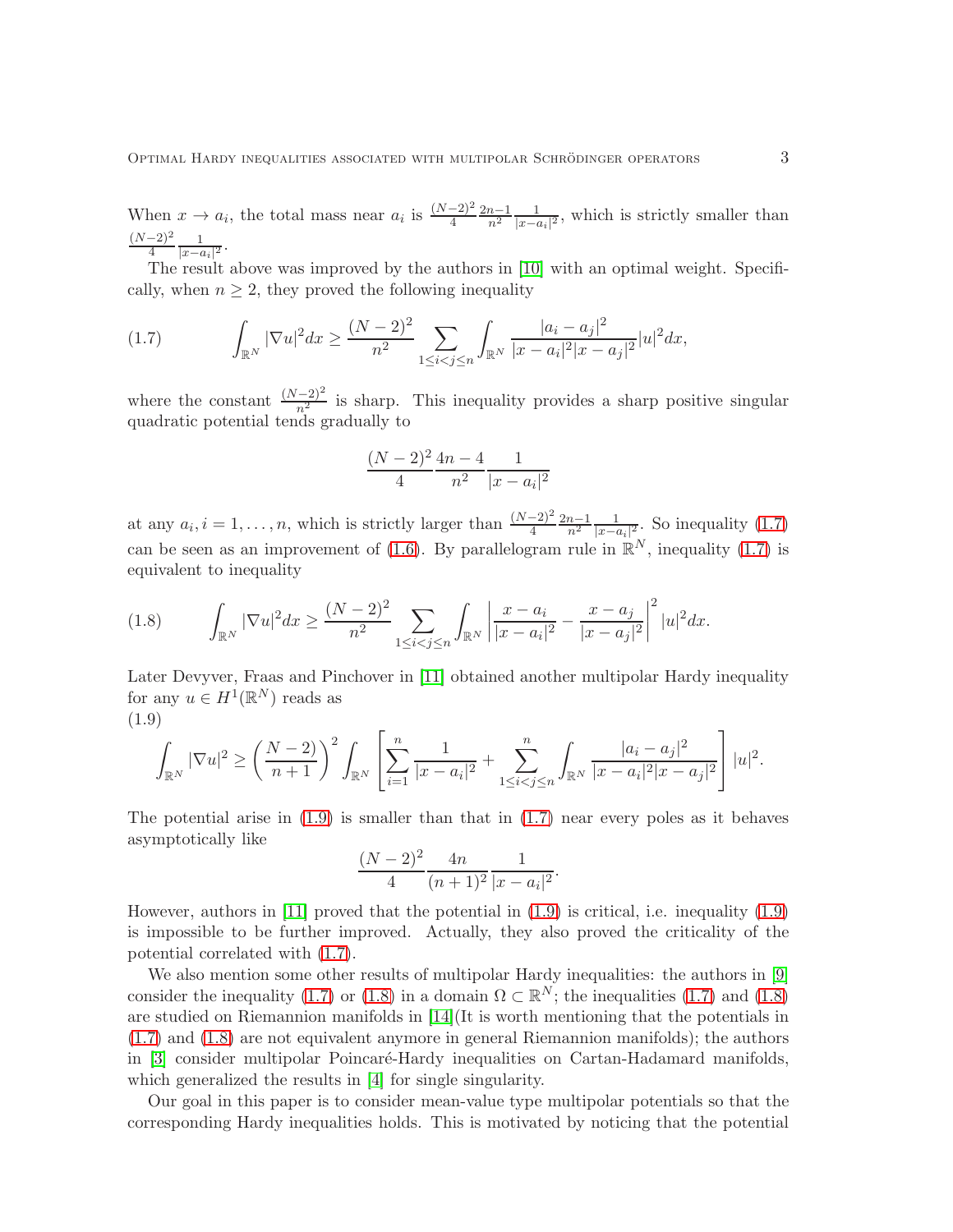$\frac{1}{n}\sum_{i=1}^n\frac{1}{|x-i|}$  $\frac{1}{|x-a_i|^2}$  is just an arithmetic mean of *n* numbers  $\frac{1}{|x-a_i|^2}$ , *i* = 1, 2, ..., *n*. In section 2 we list the main results of this paper. In section 3 we give the proof of Theorem 2.1 and 2.2. In the last section we obtain some improved multipolar Hardy inequalities on bounded domains.

## 2 Main results

For *n* different points  $a_1, \ldots, a_n$  in  $\mathbb{R}^N$ , we denote that  $d := \min_{1 \le i \ne j \le n} |a_i - a_j| > 0$ . In this section we consider the following mean-value type potentials

$$
V_{\lambda}(d_1, d_2, \dots, d_n) := \begin{cases} \left(\sum_{i=1}^n \alpha_i |x - a_i|^{-2\lambda}\right)^{\frac{1}{\lambda}}, \lambda \in \mathbb{R} \setminus \{0\}, \\ \prod_{i=1}^n |x - a_i|^{-2\alpha_i}, \lambda = 0, \end{cases}
$$

where  $\alpha_i \geq 0, i = 1, 2, \ldots, n, \sum_{i=1}^{n}$  $i=1$  $\alpha_i = 1$ . We call  $V_{-1}$  the powered harmonic mean,  $V_0$ powered geometric mean,  $V_1$  powered arithmetic mean and  $V_2$  powered quadratic mean respectively. It is well-known that  $V_{\lambda}$  is an increasing function on  $\lambda$ , so we have the following inequalities

$$
\min_{1 \le i \le n} |x - a_i|^{-2} \le V_{-1} \le V_0 \le V_1 \le V_2 \le \max_{1 \le i \le n} |x - a_i|^{-2}.
$$

Then we consider two potentials  $V_{+\infty}$  and  $V_{-\infty}$  in  $\mathbb{R}^N$ , where

$$
V_{+\infty} := \max_{1 \le i \le n} |x - a_i|^{-2},
$$
  

$$
V_{-\infty} := \min_{1 \le i \le n} |x - a_i|^{-2}.
$$

Our main results are as follow:

**Theorem 2.1.** We assert that the following multipolar Hardy inequality holds for any  $u \in H^1(\mathbb{R}^N)$ 

<span id="page-3-0"></span>(2.1) 
$$
\int_{\mathbb{R}^N} |\nabla u|^2 dx \geq \frac{(N-2)^2}{4} \int_{\mathbb{R}^N} V_{+\infty} |u|^2 dx,
$$

and the constant  $\frac{(N-2)^2}{4}$  is sharp.

**Theorem 2.2.** We assert that the following multipolar Hardy inequality holds for any  $u \in H^1(\mathbb{R}^N)$ 

<span id="page-3-1"></span>(2.2) 
$$
\int_{\mathbb{R}^N} |\nabla u|^2 dx \geq \frac{(N-2)^2}{4} \int_{\mathbb{R}^N} V_{-\infty} |u|^2 dx,
$$

and the constant  $\frac{(N-2)^2}{4}$  is sharp.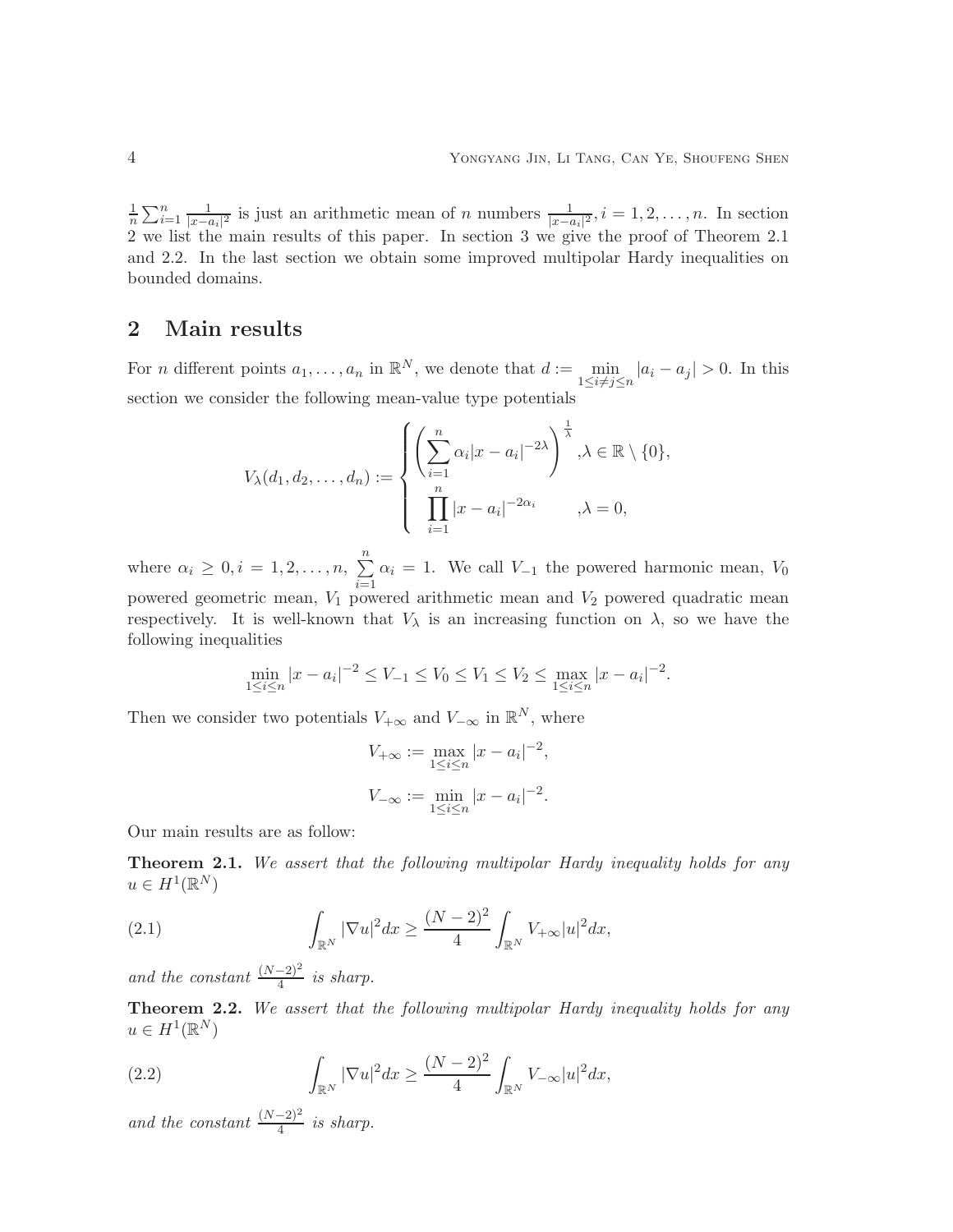Recall that  $V_{-\infty} \leq V_{\lambda} \leq V_{+\infty}$ , we get the following result from Theorem 2.1 and Theorem2.2.

Corollary 2.3. The following inequality holds

$$
\int_{\mathbb{R}^N} |\nabla u|^2 dx \ge \frac{(N-2)^2}{4} \int_{\mathbb{R}^N} V_\lambda |u|^2 dx, u \in H^1(\mathbb{R}^N),
$$

moreover, the constant  $\frac{(N-2)^2}{4}$  is sharp.

When  $\lambda = 1$  we have:

Corollary 2.4. The following multipolar Hardy inequality holds

<span id="page-4-0"></span>(2.3) 
$$
\int_{\mathbb{R}^N} |\nabla u|^2 dx \geq \frac{(N-2)^2}{4} \sum_{i=1}^n \int_{\mathbb{R}^N} \alpha_i \frac{|u|^2}{|x-a_i|^2} dx, u \in H^1(\mathbb{R}^N),
$$

the constant  $\frac{(N-2)^2}{4}$  is sharp. Especially, we have the following multipolar Hardy inequality

(2.4) 
$$
\int_{\mathbb{R}^N} |\nabla u|^2 dx \ge \frac{(N-2)^2}{4n} \sum_{i=1}^n \int_{\mathbb{R}^N} \frac{|u|^2}{|x-a_i|^2} dx, u \in H^1(\mathbb{R}^N),
$$

the constant  $\frac{(N-2)^2}{4n}$  is sharp.

By Corollary 2.3 and Hölder inequality, we have the following multipolar type Heisenberg inequality.

**Corollary 2.5.** For any  $\lambda \in \mathbb{R}$ , the following inequality holds

$$
\int_{\mathbb{R}^N}|\nabla u|^2dx\int_{\mathbb{R}^N}\left(\sum_{i=1}^n\alpha_i|x-a_i|^{2\lambda}\right)^{\frac{1}{\lambda}}|u|^2dx\geq \frac{(N-2)^2}{4}\int_{\mathbb{R}^N}|u|^2dx, u\in H^1(\mathbb{R}^N).
$$

Especially, we have

$$
(2.5) \qquad \int_{\mathbb{R}^N} |\nabla u|^2 dx \int_{\mathbb{R}^N} \left( \sum_{i=1}^n |x - a_i|^2 \right) |u|^2 dx \ge \frac{(N-2)^2}{4n} \int_{\mathbb{R}^N} |u|^2 dx, u \in H^1(\mathbb{R}^N).
$$

Proof. In view of Corollary 2.3 we have

$$
\int_{\mathbb{R}^N} |\nabla u|^2 dx \ge \frac{(N-2)^2}{4} \int_{\mathbb{R}^N} V_{-\lambda} |u|^2 dx, u \in H^1(\mathbb{R}^N),
$$

where  $V^{-1}_{-\lambda} = \left(\sum_{i=1}^n\right)$  $i=1$  $\alpha_i |x - a_i|^{2\lambda}$  Thus ˆ  $\int_{\mathbb{R}^N}|\nabla u|^{2}dx\int_{\mathbb{R}^N}$  $\left(\sum_{n=1}^{\infty}\right)$  $i=1$  $\alpha_i |x - a_i|^{2\lambda}$  $|u|^2 dx$  $\geq \frac{(N-2)^2}{4}$ 4 ˆ  $\int_{\mathbb{R}^N} V_{-\lambda} |u|^2 dx \int_{\mathbb{R}^N}$  $\left(\sum_{n=1}^{\infty}\right)$  $i=1$  $\alpha_i |x - a_i|^{2\lambda}$  $|u|^2 dx$  $\geq \frac{(N-2)^2}{4}$ 4 ˆ  $\int_{\mathbb{R}^N} |u|^2 dx.$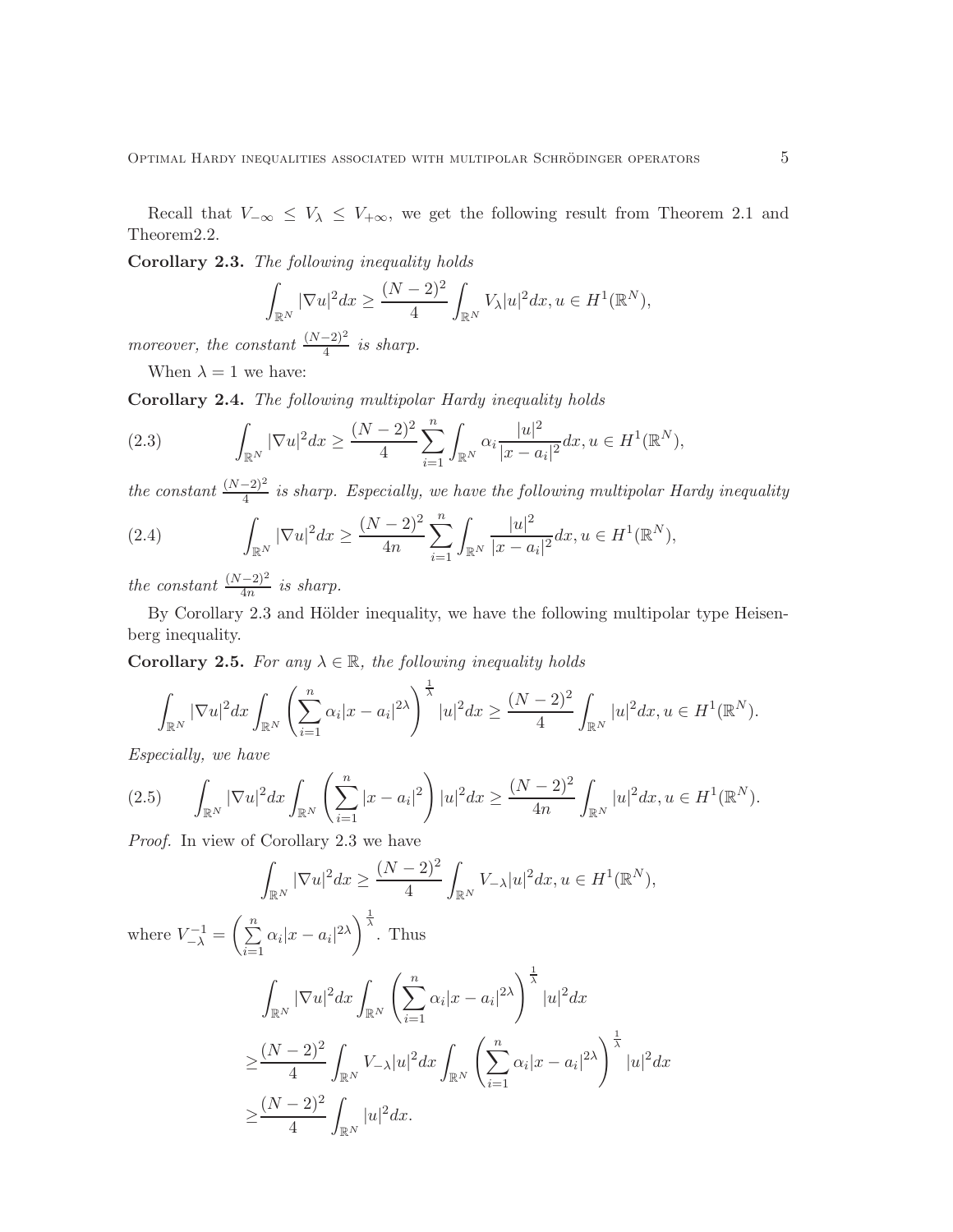**Remark 2.6.** When  $n = 1$ , we recover the classical Heisenberg inequality [\(1.4\)](#page-0-2) by Corollary 2.5.

Let  $f(x)$  be a monotone function of one variable with an inverse  $f^{-1}$ . Define multipolar potentials as

$$
V_f(a_1, a_2, \ldots, a_n) := f^{-1}\left(\sum_{i=1}^n \alpha_i f(|x - a_i|^{-2})\right),
$$

here  $\alpha_i \geq 0, i = 1, 2, \ldots, n, \sum_{i=1}^{n}$  $i=1$  $\alpha_i = 1$ . Then from Theorem 2.1 and 2.2 we affirm:

Corollary 2.7. We assert that

$$
\int_{\mathbb{R}^N} |\nabla u|^2 dx \ge \frac{(N-2)^2}{4} \int_{\mathbb{R}^N} V_f |u|^2 dx, u \in H^1(\mathbb{R}^N),
$$

where the constant  $\frac{(N-2)^2}{4}$  is sharp.

## 3 Proof of Theorem 2.1 and 2.2

Recall the Hardy type identity for  $u \in C_0^{\infty}(\Omega)$  and  $\varphi \in C^2(\Omega)$ ,

<span id="page-5-0"></span>(3.1) 
$$
\int_{\Omega} (|\nabla u|^2 + \frac{\Delta \varphi}{\varphi} |u|^2) dx = \int_{\Omega} |\nabla u - \frac{\nabla \varphi}{\varphi} u|^2 dx = \int_{\Omega} |\nabla (u \varphi^{-1})|^2 \varphi^2 dx.
$$

Equality [\(3.1\)](#page-5-0) leads to different Hardy type inequality along with different choice of test function  $\varphi$ . In fact this equality can be more general, see [\[8\]](#page-14-13), with the same assumption of u and  $\varphi$  ahead,  $\alpha \in \mathbb{R}$ , it holds,

$$
\int_{\Omega} |\nabla u|^2 dx = \int_{\Omega} \left( \alpha (1 - \alpha) \frac{|\nabla \varphi|^2}{|\varphi|^2} + \alpha \frac{\Delta \varphi}{\varphi} \right) dx + \int_{\Omega} |\nabla (u \varphi^{-1})|^2 \varphi^{2\alpha} dx.
$$

Due to the nonnegativity of the integral  $\int_{\Omega} |\nabla(u\varphi^{-1})|^2 \varphi^2 dx$ , we deduce Hardy inequality from  $(3.1)$ , namely,

(3.2) 
$$
\int_{\Omega} |\nabla u|^2 dx \ge \int_{\Omega} \frac{-\Delta \varphi}{\varphi} |u|^2 dx.
$$

The difficulty is to find an appropriate function  $\varphi$  to obtain the Hardy inequality we want. We also mention that [\(3.1\)](#page-5-0) also holds for distribution  $\varphi$ .

Potentials  $V_{+\infty}$  and  $V_{-\infty}$  are not in  $C^2(\mathbb{R}^N)$ , but the set of non-differentiable points of these two potentials is contained in  $\tilde{T} := T \bigcup \{a_1, a_2, \ldots, a_n\}, T := \{x : \exists i, j \; s.t. \; |x - a_i| =$  $|x - a_j|$ . In fact the  $\varphi$  we would choose are in  $C^2(\mathbb{R}^N \setminus \tilde{T}) \bigcap C(\mathbb{R}^N)$ , i.e.

<span id="page-5-1"></span>(3.3) 
$$
\varphi = \max_{1 \le i \le n} |x - a_i|^{\frac{2-N}{2}} \text{ or } \min_{1 \le i \le n} |x - a_i|^{\frac{2-N}{2}}.
$$

 $\Box$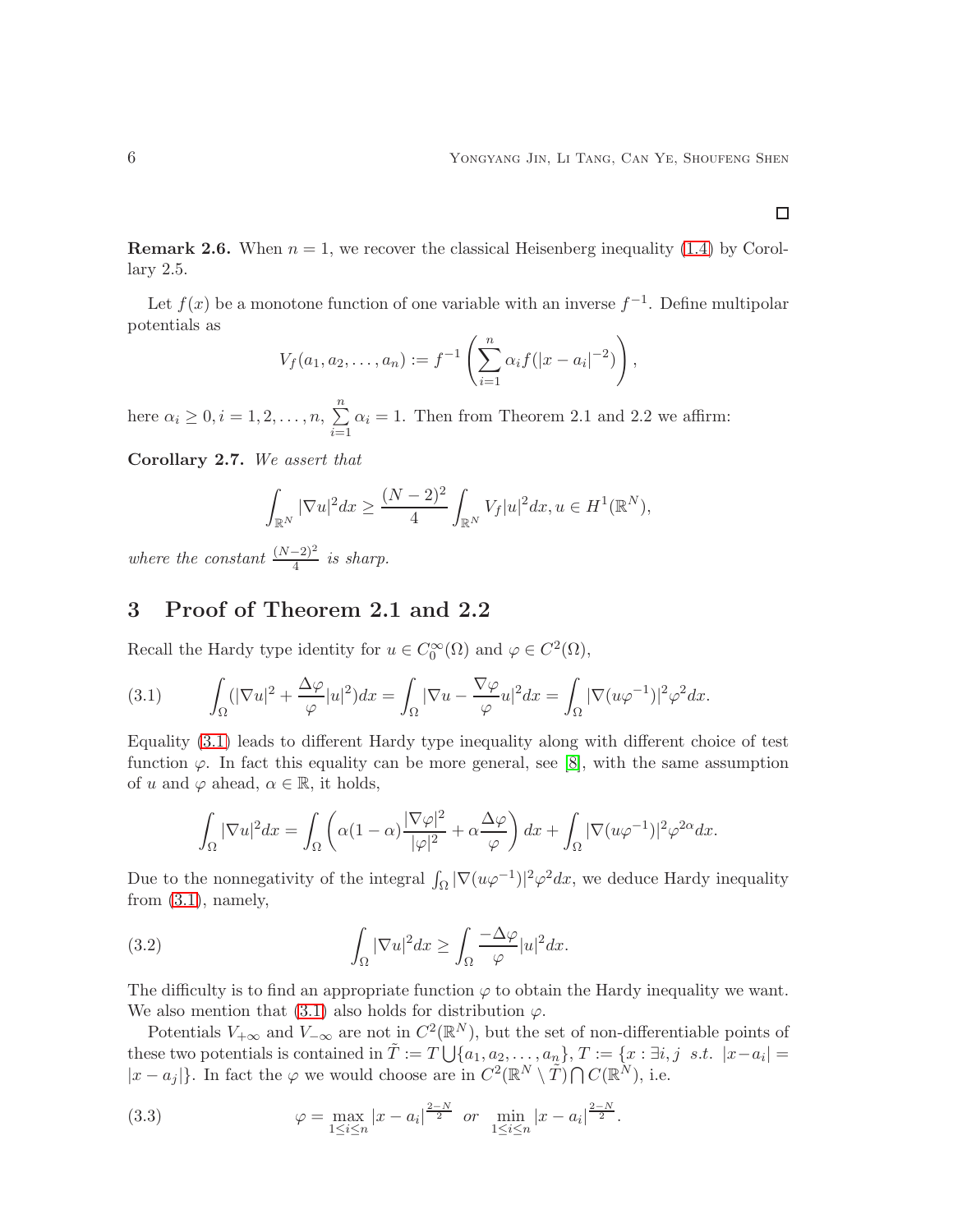Denote E the set of non-differentiable points of  $\varphi$ , then  $E \subseteq \tilde{T}$ . T can be written as

$$
T=\bigcup_{1\leq i
$$

where  $T_{ij} := \{x : |x - a_i| = |x - a_j|\}.$   $T_{ij}$  is a hyperplane so that its N dimensional Lebesgue measure is zero. Then  $\tilde{T}$  is a zero measure set.  $\varphi$  is in  $C^2(\mathbb{R}^N \setminus \tilde{T}) \bigcap C(\mathbb{R}^N)$ . Thus we have the following identity for  $\varphi$  in [\(3.3\)](#page-5-1),

$$
\int_{\mathbb{R}^N\setminus\tilde{T}}|\nabla u|^2dx=\int_{\mathbb{R}^N\setminus\tilde{T}}\frac{-\Delta\varphi}{\varphi}|u|^2dx+\int_{\mathbb{R}^N\setminus\tilde{T}}|\nabla(u\varphi^{-1})|^2\varphi^2dx.
$$

Proof of Theorem 2.1. Let

$$
\varphi = \max_{1 \le i \le n} |x - a_i|^{\frac{2-N}{2}}.
$$

Then we consider a decomposition of  $\mathbb{R}^N$  depending on the configuration of  $\{a_i\}_{i=1}^n$ . Define

$$
E_1 = \{x \in \mathbb{R}^N \setminus \{a_1, a_2, \dots, a_n\} : \varphi(x) = |x - a_i|^{\frac{2-N}{2}}\},\
$$
  
...

<span id="page-6-1"></span>(3.4)

$$
E_i = \{x \in \mathbb{R}^N \setminus \{a_1, a_2, \dots, a_n\} \setminus \bigcup_{k=1}^{i-1} E_k : \varphi(x) = |x - a_i|^{\frac{2-N}{2}}\}, i = 2, \dots, n.
$$

It is obvious that  $E_i$  verify two properties:

$$
E_i \bigcap E_j = \emptyset, i \neq j;
$$
  

$$
\bigcup_{i=1}^n E_i = \mathbb{R}^N \setminus \{a_1, a_2, \dots, a_n\}.
$$

For every  $x \in E_i^{\circ}$ ,

$$
\frac{-\Delta\varphi}{\varphi} = \frac{(N-2)^2}{4} \frac{1}{|x-a_i|^2}.
$$

Note that  $\varphi = V_{+\infty}^{\frac{N-2}{4}}$ , and  $\frac{N-2}{4} > 0$  when  $N \ge 3$ . Thus

$$
\frac{-\Delta\varphi}{\varphi} = \frac{(N-2)^2}{4}V_{+\infty}, \ \ in \ \ \mathbb{R}^N \setminus \tilde{T}.
$$

Thus we deduce inequality [\(2.1\)](#page-3-0) holds since  $\tilde{T}$  is a zero measure set. Moreover we have

<span id="page-6-0"></span>(3.5) 
$$
\int_{\mathbb{R}^N} |\nabla u|^2 dx - \frac{(N-2)^2}{4} \int_{\mathbb{R}^N} V_{+\infty} |u|^2 dx = \int_{\mathbb{R}^N} |\nabla (u \varphi^{-1})|^2 \varphi^2 dx.
$$

The gradient in the r.h.s. of [\(3.5\)](#page-6-0) is in the sense of weak derivative.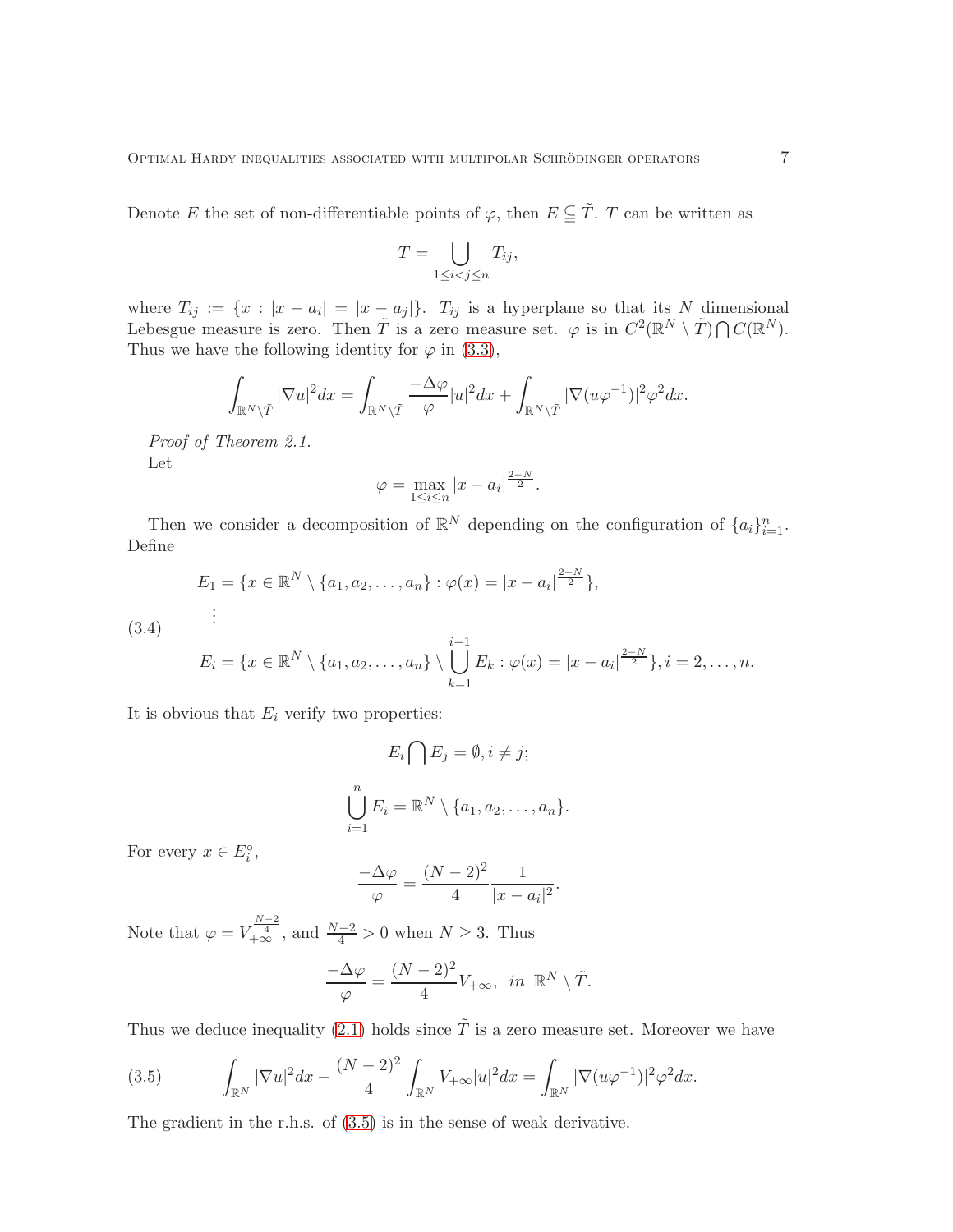Next we prove the optimality of  $\frac{(N-2)^2}{4}$ . For  $\forall x \in B(a_i, \frac{d}{2})$  $\frac{d}{2}$ ) := { $x : |x - a_i| < \frac{d}{2}$  $\frac{d}{2}$ , and any  $j \neq i$ ,

$$
|x - a_j| \ge |a_i - a_j| - |x - a_i| > \frac{d}{2} \ge |x - a_i|,
$$

so  $B(a_i, \frac{d}{2})$  $\frac{a}{2}$ )  $\subseteq E_i$  for any  $1 \leq i \leq n$ . Now for this representation we can also define a series of cut-off functions as follow

$$
\psi_{\varepsilon,i} = \begin{cases}\n0 & ,x \in B(a_i, \varepsilon^2) \bigcup \mathbb{R}^N \setminus E_i, \\
\frac{\log \frac{|x-a_i|}{\varepsilon^2}}{\log \frac{1}{\varepsilon}}, x \in B(a_i, \varepsilon) \setminus B(a_i, \varepsilon^2), \\
1 & ,x \in B(a_i, \varepsilon)^c \bigcap E_i.\n\end{cases}
$$

Here  $\varepsilon > 0$  is small enough. Then we consider  $u_{\varepsilon} = \sum_{i=1}^{n} u_{\varepsilon,i}$ , where

$$
u_{\varepsilon,i}=\psi_{\varepsilon,i}|x-a_i|^{\frac{2-N}{2}-\varepsilon}
$$

.

Take  $u_{\varepsilon}$  into [\(3.5\)](#page-6-0). Firstly,

<span id="page-7-0"></span>
$$
\int_{\mathbb{R}^N} |\nabla (u_{\varepsilon} \varphi^{-1})|^2 \varphi^2 dx
$$
\n
$$
= \sum_{i=1}^n \int_{E_i} |\nabla (u_{\varepsilon} \varphi^{-1})|^2 \varphi^2 dx
$$
\n
$$
= \sum_{i=1}^n \int_{E_i} |\nabla (\psi_{\varepsilon,i}|x - a_i|^{-\varepsilon})|^2 |x - a_i|^{2-N} dx
$$
\n(3.6)\n
$$
\leq 2 \sum_{i=1}^n \left( \int_{B(a_i,\varepsilon) \setminus B(a_i,\varepsilon^2)} \frac{1}{\log_{\varepsilon}^1} |x - a_i|^{-2\varepsilon - N} dx + \varepsilon^2 \int_{B(a_i,\varepsilon^2)^c} |x - a_i|^{-2\varepsilon - N} dx \right)
$$
\n
$$
= 2n\omega_N \left( \frac{1}{\log_{\varepsilon}^1} \int_{\varepsilon^2}^{\varepsilon} r^{-2\varepsilon - 1} dr + \varepsilon^2 \int_{\varepsilon^2}^{+\infty} r^{-2\varepsilon - 1} dr \right)
$$
\n
$$
= 2n\omega_N \left( \frac{\varepsilon^{-4\varepsilon} - \varepsilon^{-2\varepsilon}}{2\varepsilon \log_{\varepsilon}^1} + \frac{1}{2} \varepsilon^{1-4\varepsilon} \right) \to 2n\omega_N, \text{ as } \varepsilon \to 0.
$$

Then we know that for any  $1 \leq i \leq n$ ,  $E_i$  contains a ball with radius  $\frac{d}{2}$ , so

<span id="page-7-1"></span>
$$
\int_{\mathbb{R}^N} V_{+\infty} |u_{\varepsilon}|^2 dx = \sum_{i=1}^n \int_{E_i} |x - a_i|^{-2\varepsilon - N} |\psi_{\varepsilon,i}|^2 dx
$$
\n
$$
\geq \sum_{i=1}^n \int_{B(a_i, \frac{d}{2}) \setminus B(a_i, \varepsilon)} |x - a_i|^{-2\varepsilon - N} dx
$$
\n
$$
\geq n\omega_N \int_{\varepsilon}^{\frac{d}{2}} r^{-2\varepsilon - 1} dr
$$
\n
$$
= n\omega_N \frac{\varepsilon^{-2\varepsilon} - (\frac{d}{2})^{-2\varepsilon}}{2\varepsilon} \to +\infty, as \ \varepsilon \to 0.
$$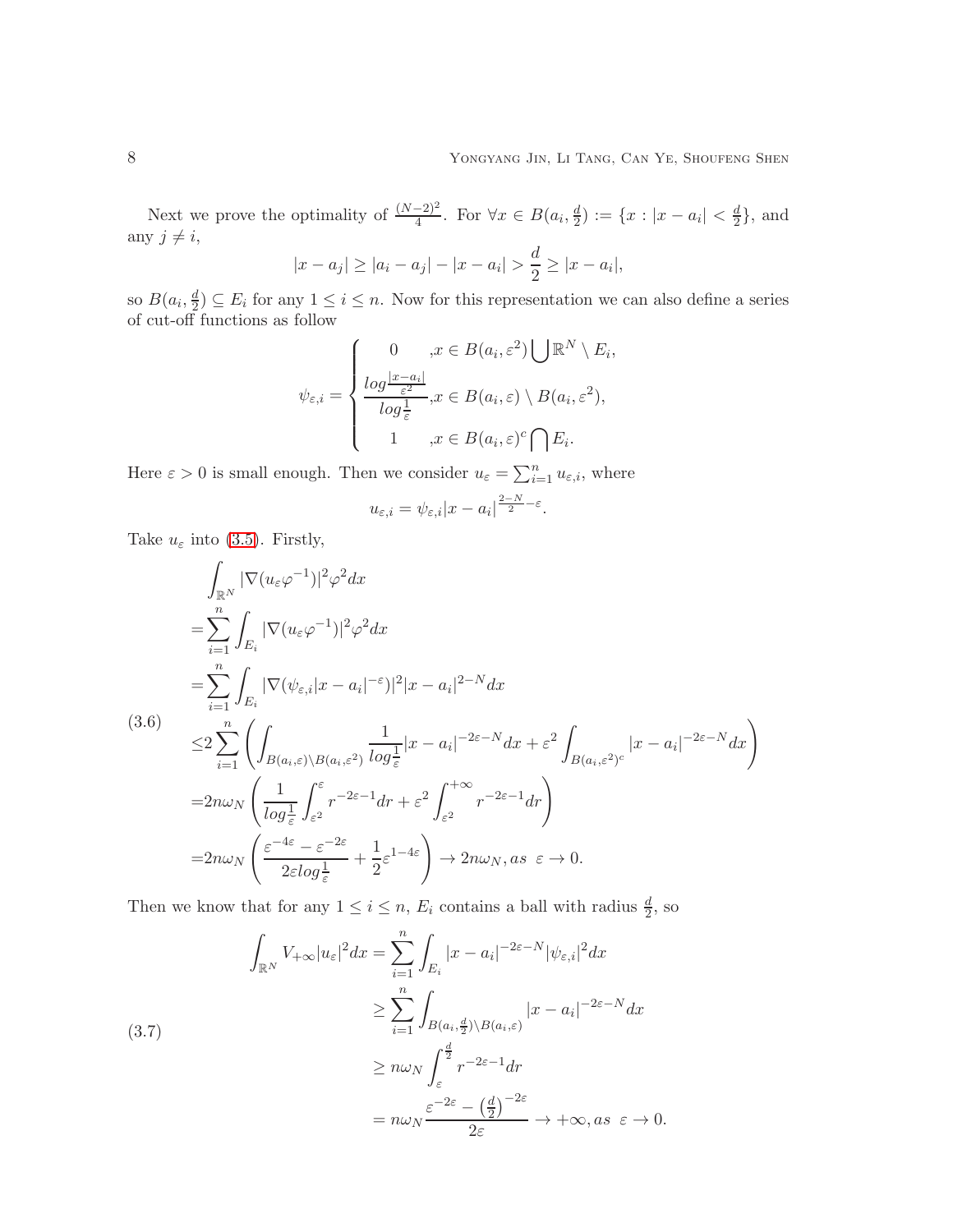Combining  $(3.6)$  and  $(3.7)$  we have

$$
\lim_{\varepsilon \to 0} \frac{\int_{\mathbb{R}^N} |\nabla u_{\varepsilon}|^2 dx}{\int_{\mathbb{R}^N} V_{+\infty} |U_{\varepsilon}|^2 dx}
$$
\n
$$
= \lim_{\varepsilon \to 0} \left( \frac{(N-2)^2}{4} + \frac{\int_{\mathbb{R}^N} |\nabla (u_{\varepsilon} \varphi^{-1})|^2 \varphi^2 dx}{\int_{\mathbb{R}^N} V_{+\infty} |U_{\varepsilon}|^2 dx} \right)
$$
\n
$$
= \frac{(N-2)^2}{4}.
$$

Thus we complete the proof of Theorem 2.1.

Proof of theorem 2.2. Let

$$
\varphi = \min_{1 \le i \le n} |x - a_i|^{\frac{2-N}{2}}.
$$

By similar argument we have the following equality for a.e.  $x \in \mathbb{R}^N$ ,

$$
\frac{-\Delta\varphi}{\varphi} = \frac{(N-2)^2}{4}V_{-\infty},
$$

Thus inequality [\(2.2\)](#page-3-1) holds, and

$$
\int_{\mathbb{R}^N} |\nabla u|^2 dx - \frac{(N-2)^2}{4} \int_{\mathbb{R}^N} V_{-\infty} |u|^2 dx = \int_{\mathbb{R}^N} |\nabla (u \varphi^{-1})|^2 \varphi^2 dx.
$$

It remains to prove the sharpness of the constant. For any  $\varepsilon > 0$ , Let

$$
u_{\varepsilon} = \min_{1 \le i \le n} |x - a_i|^{\frac{2-N}{2} - \varepsilon},
$$

when  $n = 1$ , the optimality of  $\frac{(N-2)^2}{4}$  has already known. When  $n \geq 2$ ,  $u_{\varepsilon}$  belongs to  $D^{1,2}(\mathbb{R}^N)$  with the norm

$$
||u||_{D^{1,2}(\mathbb{R}^N)} = \langle \nabla u, \nabla u \rangle,
$$

define  $\tilde{E}_i$  just as in [\(3.4\)](#page-6-1) by taking  $\varphi(x) = \min_{1 \leq i \leq n} |x - a_i|^{\frac{2-N}{2}}$ , note that  $\tilde{E}_i \subseteq B(a_i, \frac{d}{2})$  $\frac{d}{2})^c$ for any  $i = 1, 2, \ldots, n$ , we obtain by direct computation,

$$
\lim_{\varepsilon \to 0} \frac{\int_{\mathbb{R}^N} |\nabla u_{\varepsilon}|^2 dx}{\int_{\mathbb{R}^N} V_{-\infty} |U_{\varepsilon}|^2 dx} = \lim_{\varepsilon \to 0} \frac{\left(\frac{N-2}{2} + \varepsilon\right)^2 \sum_{i=1}^n \int_{\tilde{E}_i} |x - a_i|^{-2\varepsilon - N} dx}{\sum_{i=1}^n \int_{\tilde{E}_i} |x - a_i|^{-2\varepsilon - N} dx} = \frac{(N-2)^2}{4}.
$$

Our results recover that the result in [\[16\]](#page-14-5) that Schrödinger operator  $-\Delta - \frac{(N-2)^2}{4}V_1 =$ 4  $-\Delta - \frac{(N-2)^2}{4}$  $\frac{(-2)^2}{4} \sum_{i=1}^n \frac{\alpha_i}{|x-a|}$  $\frac{\alpha_i}{|x-a_i|^2}$  is positive, and the constant  $\frac{(N-2)^2}{4}$  cannot be larger, i.e. [\(2.3\)](#page-4-0) is a sharp Hardy type inequality. But in fact we can add a positive term in the r.h.s. of  $(2.3)$ . Actually, in  $(3.1)$  let

$$
\varphi_1 = \prod_{i=1}^n |x - a_i|^{\beta \alpha_i}, \quad \varphi_2 = \sum_{i=1}^n \alpha_i |x - a_i|^{\frac{2-N}{2}}.
$$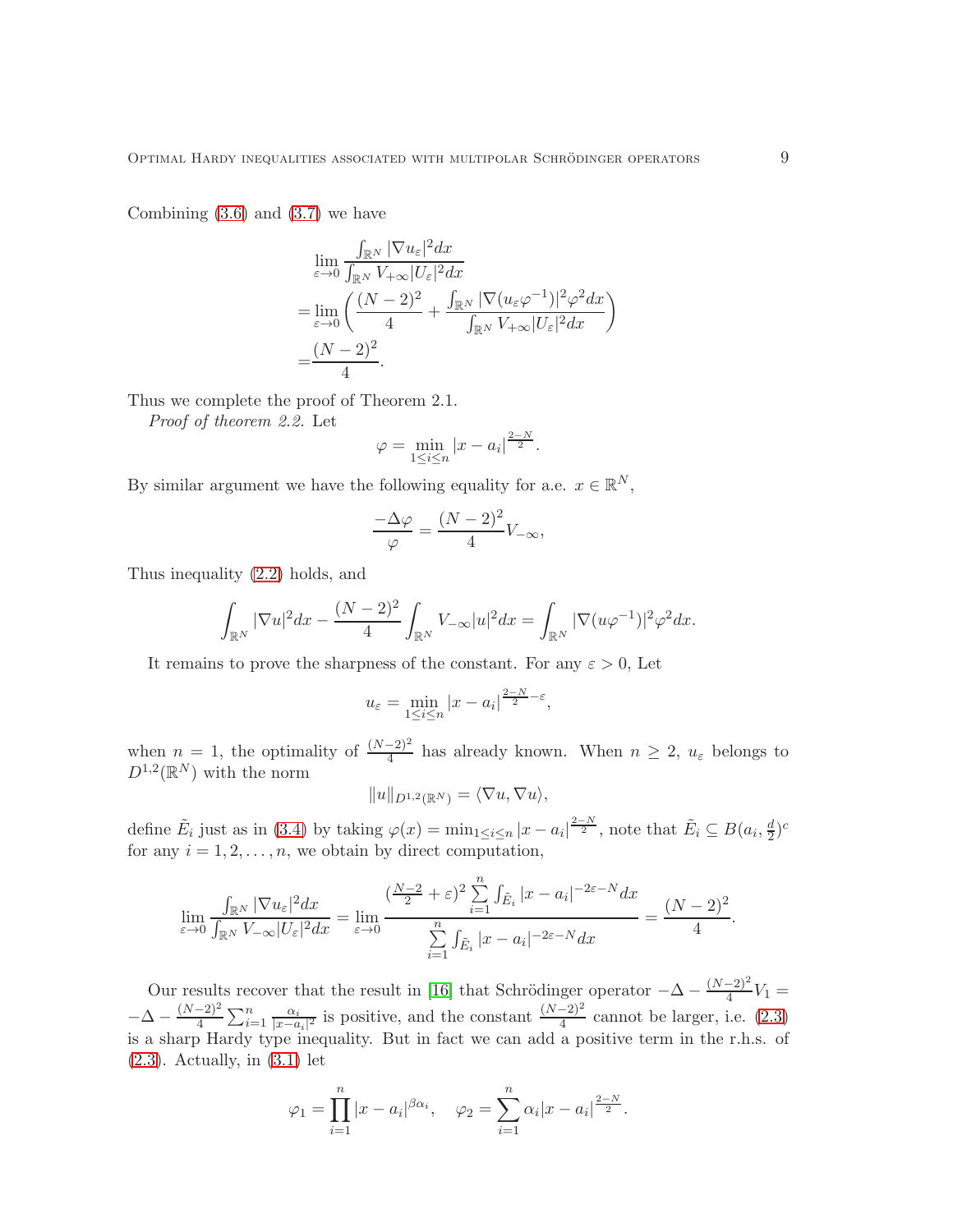Compute directly we have

<span id="page-9-0"></span>(3.8) 
$$
\int_{\mathbb{R}^N} |\nabla(u\varphi_1^{-1})|^2 \varphi_1^2 dx = \int_{\mathbb{R}^N} |\nabla u|^2 dx + [\beta^2 + \beta(N-2)] \sum_{i=1}^n \int_{\mathbb{R}^N} \alpha_i \frac{|u|^2}{|x - a_i|^2} dx - \alpha^2 \sum_{1 \le i < j \le n}^n \int_{\mathbb{R}^N} \alpha_i \alpha_j \frac{|a_i - a_j|^2}{|x - a_i|^2 |x - a_j|^2} |u|^2 dx,
$$

and

$$
\int_{\mathbb{R}^N} |\nabla(u\varphi_2^{-1})|^2 \varphi_2^2 dx = \int_{\mathbb{R}^N} |\nabla u|^2 dx - \frac{(N-2)^2}{4} \sum_{i=1}^n \int_{\mathbb{R}^N} \alpha_i \frac{|u|^2}{|x-a_i|^2} dx
$$

$$
-\frac{(N-2)^2}{4} \int_{\mathbb{R}^N} \frac{\sum_{1 \le i < j \le n}^n \alpha_i \alpha_j (|x-a_i|^{-2} - |x-a_j|^{-2}) \left( |x-a_i|^{\frac{2-N}{2}} - |x-a_j|^{\frac{2-N}{2}} \right)}{\sum_{i=1}^n \alpha_i |x-a_i|^{\frac{2-N}{2}}} |u|^2 dx.
$$

The term  $(|x-a_i|^{-2} - |x-a_j|^{-2}) \left( |x-a_i|^{\frac{2-N}{2}} - |x-a_j|^{\frac{2-N}{2}} \right) \ge 0$  when  $N \ge 3$ . Thus we obtain the generalization of inequalities [\(1.6\)](#page-1-0) and [\(1.7\)](#page-2-0) by letting  $\beta = \frac{2-N}{2}$  $\frac{-N}{2}$  and  $\beta = 2 - N$ respectively in [\(3.8\)](#page-9-0), also an improvement of inequality [\(2.3\)](#page-4-0).

**Theorem 3.1.** The following inequality holds for any  $u \in H^1(\mathbb{R}^N)$ 

<span id="page-9-1"></span>(3.9) 
$$
\int_{\mathbb{R}^N} |\nabla u|^2 dx \geq \frac{(N-2)^2}{4} \sum_{i=1}^n \int_{\mathbb{R}^N} \alpha_i \frac{|u|^2}{|x-a_i|^2} dx + \frac{(N-2)^2}{4} \sum_{1 \leq i < j \leq n} \int_{\mathbb{R}^N} \alpha_i \alpha_j \frac{|a_i-a_j|^2}{|x-a_i|^2 |x-a_j|^2} |u|^2 dx.
$$

Theorem 3.2. There holds

$$
\int_{\mathbb{R}^N} |\nabla u|^2 dx \ge (N-2)^2 \sum_{1 \le i < j \le n}^n \int_{\mathbb{R}^N} \alpha_i \alpha_j \frac{|a_i - a_j|^2}{|x - a_i|^2 |x - a_j|^2} |u|^2 dx, \ u \in H^1(\mathbb{R}^N).
$$

**Theorem 3.3.** For any  $u \in H^1(\mathbb{R}^N)$  there holds

$$
\int_{\mathbb{R}^N} |\nabla u|^2 dx \ge \frac{(N-2)^2}{4} \sum_{i=1}^n \int_{\mathbb{R}^N} \alpha_i \frac{|u|^2}{|x - a_i|^2} dx \n+ \frac{(N-2)^2}{4} \int_{\mathbb{R}^N} \frac{\sum_{i \le i < j \le n}^n \alpha_i \alpha_j (|x - a_i|^{-2} - |x - a_j|^{-2}) \left( |x - a_i|^{\frac{2-N}{2}} - |x - a_j|^{\frac{2-N}{2}} \right)}{\sum_{i=1}^n \alpha_i |x - a_i|^{\frac{2-N}{2}}} |u|^2 dx.
$$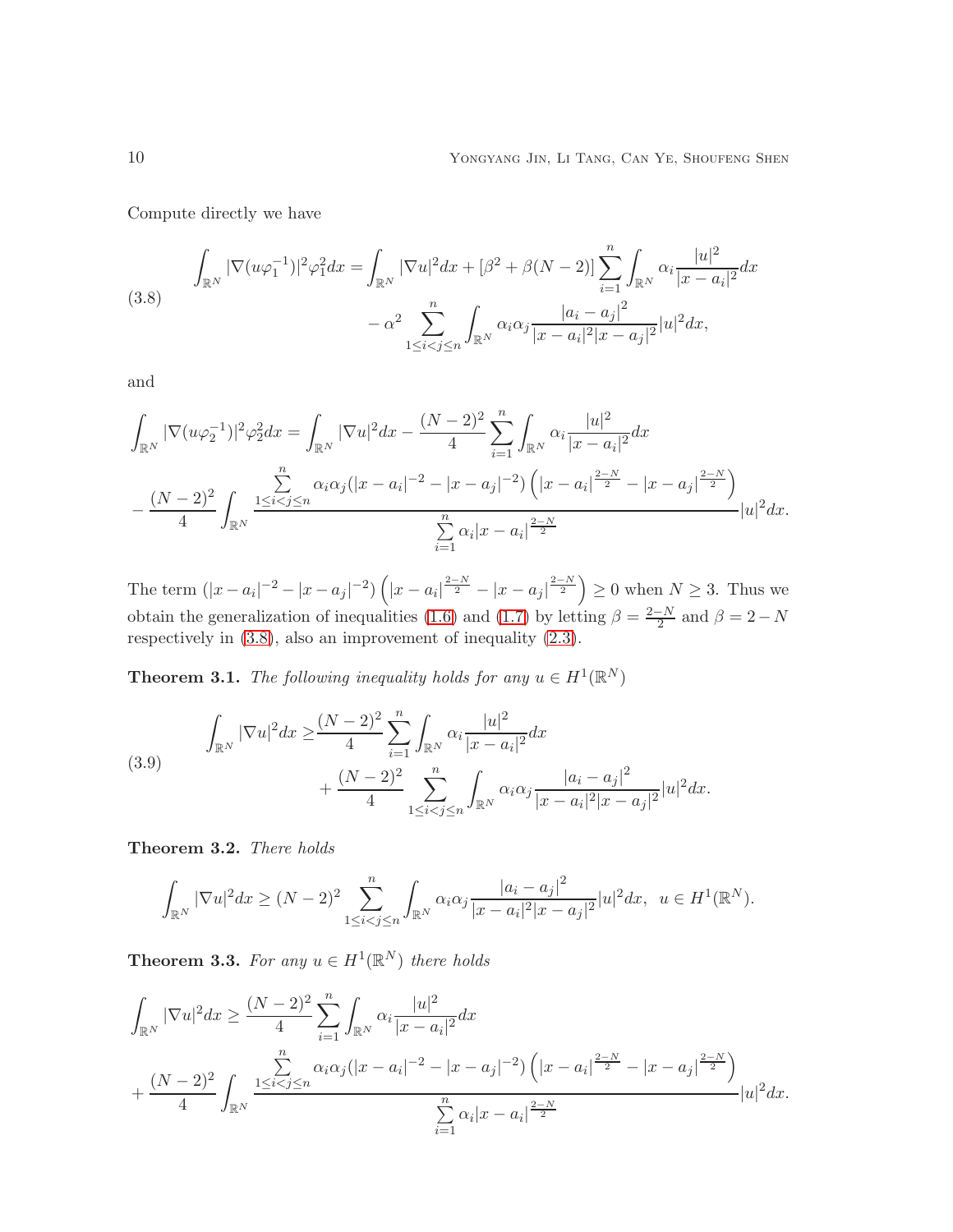Inequality [\(3.9\)](#page-9-1) does not break the optimality of constant  $\frac{(N-2)^2}{4}$  in [\(2.3\)](#page-4-0) because the potential  $\sum_{1 \leq i < j \leq n}^{n}$  $|a_i-a_j|^2$  $\frac{|a_i-a_j|}{|x-a_i|^2|x-a_j|^2}$  cannot be compared with  $V_1$  near infinity. Actually it behaves asymptotically like

$$
\sum_{1 \leq i < j \leq n}^{n} \frac{|a_i - a_j|^2}{|x - a_i|^2 |x - a_j|^2} \sim O\left(\frac{1}{|x|^4}\right), |x| \to \infty.
$$

#### 4 Some improvements on bounded domains

The classical Hardy inequality which corresponds to  $V = |x|^{-2}$  and  $\mu = \frac{(N-2)^2}{4}$  $\frac{-2j}{4}$  in  $(1.1)$  is

<span id="page-10-0"></span>(4.1) 
$$
\int_{\Omega} |\nabla u|^2 dx \ge \frac{(N-2)^2}{4} \int_{\Omega} \frac{|u|^2}{|x|^2} dx, \quad \forall u \in H_0^1(\Omega)
$$

where  $N \geq 3$  and  $\Omega$  is an open subset of  $\mathbb{R}^N$  containing the origin. The constant is optimal and never achieved. When  $\Omega = \mathbb{R}^N$ , it is impossible to add a strictly positive term in the r.h.s. of [\(4.1\)](#page-10-0). But if  $\Omega$  is bounded, Brezis and Vázquez firstly in [\[6\]](#page-14-0) obtained an improvement of  $(4.1)$ , the so-called Hardy-Poincaré inequality

<span id="page-10-1"></span>(4.2) 
$$
\int_{\Omega} |\nabla u|^2 dx \ge \frac{(N-2)^2}{4} \int_{\Omega} \frac{|u|^2}{|x|^2} dx + \frac{h_2}{R_{\Omega}^2} \int_{\Omega} |u|^2 dx, \quad \forall u \in H_0^1(\Omega)
$$

where  $R_{\Omega} = \left(\frac{|\Omega|}{\omega_N}\right)$  $\left(\frac{|\Omega|}{\omega_N}\right)^{\frac{1}{n}}$ ,  $\omega_N$  is the volume of N-dimensional unit ball;  $h_2$  is the first eigenvalue of Laplace operator in the unit disk of  $\mathbb{R}^2$ . In addition, they proved that when  $\Omega$  is a ball, the constant  $\frac{h_2}{R_{\Omega}^2}$  is sharp and never attained. They also obtained another improvement. When  $N \ge 3$  and  $1 < q < 2^* = \frac{2N}{N-1}$  $\frac{2N}{N-2}$ , then for any  $u \in H_0^1(\Omega)$ ,

<span id="page-10-2"></span>(4.3) 
$$
\int_{\Omega} |\nabla u|^2 dx \geq \frac{(N-2)^2}{4} \int_{\Omega} \frac{|u|^2}{|x|^2} dx + C(\Omega) \left( \int_{\Omega} |u|^q dx \right)^{\frac{2}{q}}.
$$

Motivated by  $(4.2)$  and  $(4.3)$ , we have the following two similar improvements in the case of multiple singularities.

**Theorem 4.1.** Let  $\Omega \subset \mathbb{R}^N (N \geq 3)$  be a bounded domain,  $a_i (i = 1, 2, ..., n)$  be n different *points in*  $\Omega$ . There holds

$$
\int_{\Omega} |\nabla u|^2 dx \ge \frac{(N-2)^2}{4} \int_{\Omega} V_{+\infty} |u|^2 dx + \frac{1}{n} \frac{h_2}{R_{\Omega}^2} \int_{\Omega} |u|^2 dx, \quad \forall u \in H_0^1(\Omega).
$$

**Theorem 4.2.** Let  $\Omega \subset \mathbb{R}^N (N \geq 3)$  be a bounded domain,  $a_i (i = 1, 2, ..., n)$  be n different points in  $\Omega$ ,  $1 < q < 2^*$ . There exists a positive constant  $C(q, \Omega)$  such that the following inequality holds for any  $u \in H_0^1(\Omega)$ 

$$
\int_{\Omega} |\nabla u|^2 dx \geq \frac{(N-2)^2}{4} \int_{\Omega} V_{+\infty} |u|^2 dx + \frac{1}{n} C(q,\Omega) \left( \int_{\Omega} |u|^q dx \right)^{\frac{2}{q}}.
$$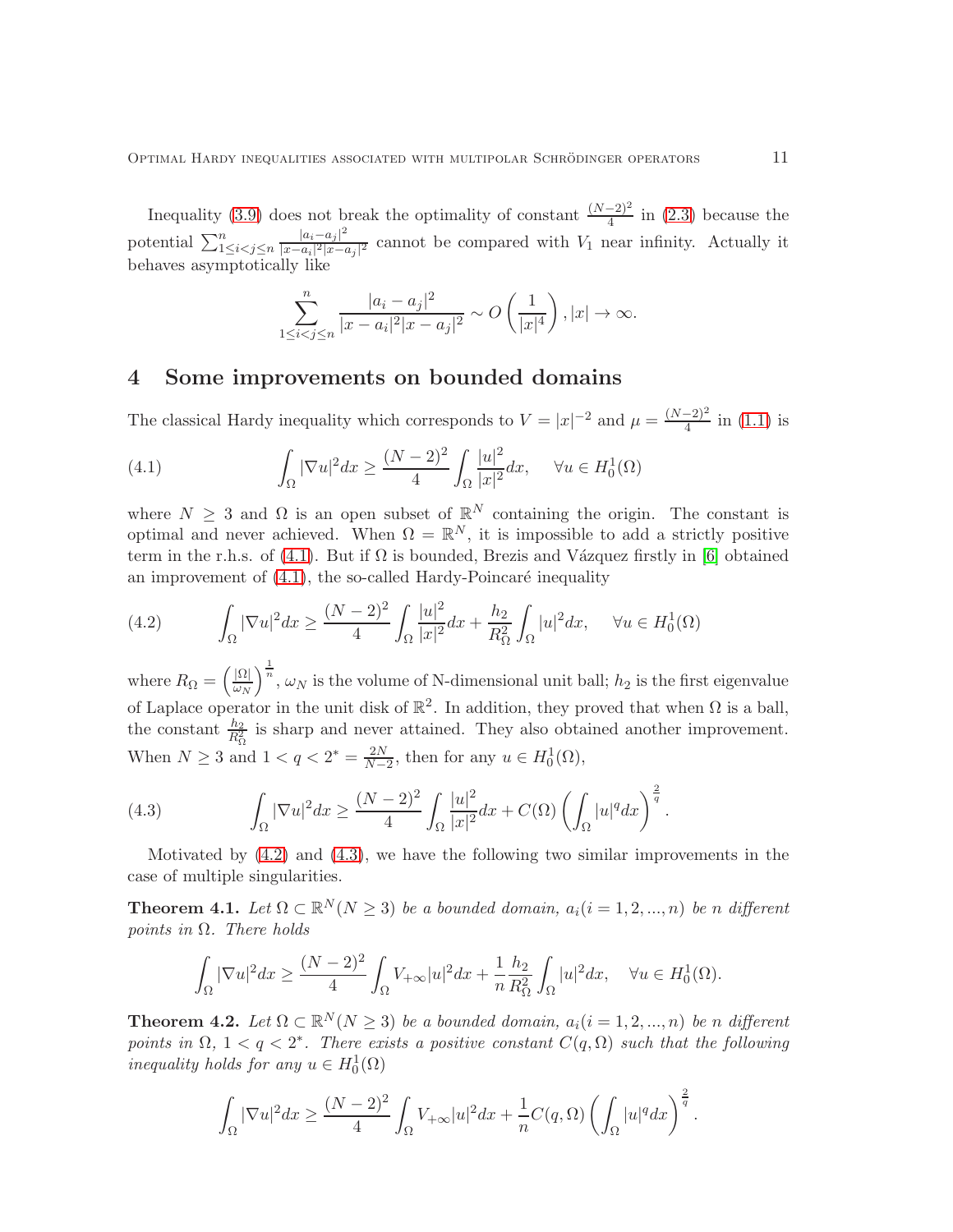The proof of Theorem 4.1 is similar to that of Theorem 4.2. We only prove Theorem 4.2 here.

Proof of Theorem 4.2. Let  $u = v \max_{1 \leq i \leq n} |x - a_i|^{\frac{2-N}{2}}, u_i = v|x - a_i|^{\frac{2-N}{2}}, \text{suppv} \subseteq \Omega$ . We observe that  $u_i = u$  in  $E_i \bigcap \Omega$ . Thus using [\(3.1\)](#page-5-0),

$$
\int_{\Omega} |\nabla u|^2 dx - \frac{(N-2)^2}{4} \sum_{i=1}^n \int_{\Omega} V_{+\infty} |u|^2 dx
$$
  
\n
$$
= \int_{\Omega} |\nabla v|^2 \max_{1 \le i \le n} |x - a_i|^{2-N} dx
$$
  
\n
$$
\ge \frac{1}{n} \sum_{i=1}^n \int_{\Omega} |\nabla v|^2 |x - a_i|^{2-N} dx
$$
  
\n
$$
= \frac{1}{n} \sum_{i=1}^n \left( \int_{\Omega} |\nabla u_i|^2 dx - \frac{(N-2)^2}{4} \int_{\Omega} \frac{|u_i|^2}{|x - a_i|^2} dx \right)
$$
  
\n
$$
\ge \frac{1}{n} \sum_{i=1}^n C(\Omega) \left( \int_{\Omega} |u_i|^q dx \right)^{\frac{2}{q}}
$$
  
\n
$$
\ge \frac{1}{n} \sum_{i=1}^n C(\Omega) \left( \int_{E_i \cap \Omega} |u|^q dx \right)^{\frac{2}{q}}
$$
  
\n
$$
\ge \frac{1}{n} C(q, \Omega) \left( \int_{\Omega} |u|^q dx \right)^{\frac{2}{q}}.
$$

We complete the proof.

The constant in [\(4.1\)](#page-10-0) is optimal in bounded domains containing the origin. However, if  $a_i \in \Omega, i = 1, \ldots, n, n \geq 2$ , and  $\Omega$  is a bounded open subset of  $\mathbb{R}^N$ . Then from [\(3.9\)](#page-9-1) we obtain

$$
\int_{\Omega} |\nabla u|^2 dx \ge \frac{(N-2)^2}{4} \sum_{i=1}^n \int_{\Omega} \tilde{\alpha}_i \frac{|u|^2}{|x - a_i|^2} dx,
$$

where  $\tilde{\alpha}_i = \alpha_i + \frac{1}{2}$  $\frac{1}{2}$   $\sum_{n=1}^{n}$  $j=1,j\neq i$  $\alpha_i \alpha_j \frac{|a_i-a_j|^2}{|diam_{\Omega}|^2}$  $\frac{|a_i-a_j|^2}{|diam_{\Omega}|^2}, \ \alpha_i \geq 0, i = 1, 2, \ldots, n, \ \sum_{i=1}^n$  $i=1$  $\alpha_i = 1$ ,  $diam_\Omega$  denotes the diameter of  $\Omega$ . When  $n \geq 2$ ,  $\frac{(N-2)^2}{4} \sum_{i=1}^n \tilde{\alpha}_i$  is strictly larger than  $\frac{(N-2)^2}{4}$ . Thus the constant  $\frac{(N-2)^2}{4}$  in [\(2.3\)](#page-4-0) is not optimal. We aim to find a better potential in a bounded domain or deduce the range the optimal constant. Motivated by [\[9\]](#page-14-10), we obtain the following result.

**Theorem 4.3.** Let  $N \geq 3$  and  $\Omega \subset \mathbb{R}^N$  be a bounded domain with n different poles  $a_1, \ldots, a_n \in \Omega, n \geq 2$ . Given  $\gamma_i > 0$ ,  $i = 1, \ldots, n$ . If the following sharp Hardy inequality

$$
\int_{\Omega} |\nabla u|^2 dx \ge C^*(\Omega) \sum_{i=1}^n \int_{\Omega} \gamma_i \frac{|u|^2}{|x - a_i|^2} dx,
$$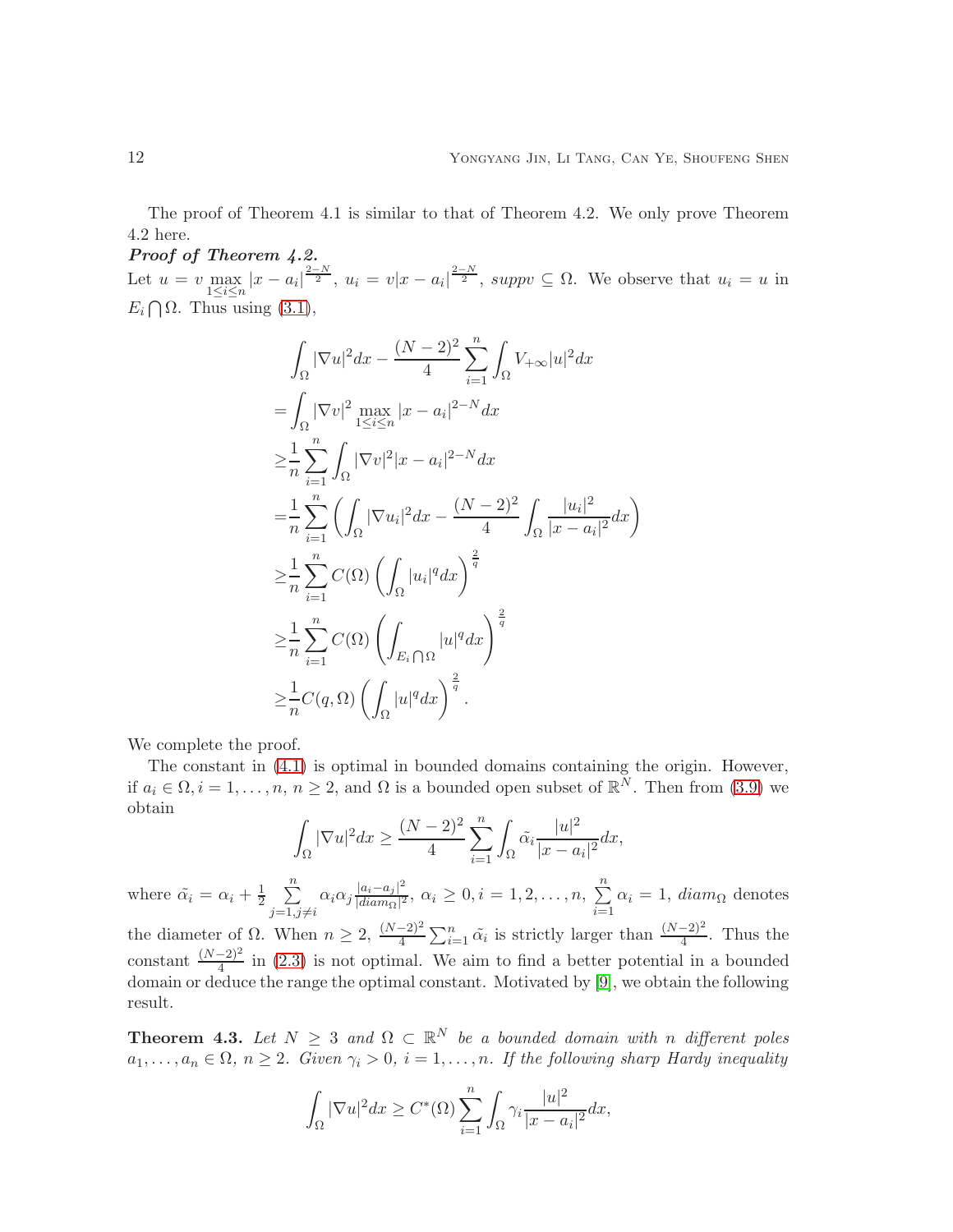holds for any  $u \in H_0^1(\Omega)$ , then we have

<span id="page-12-0"></span>(4.4) 
$$
C^*(\Omega) \sum_{i=1}^n \gamma_i > \frac{(N-2)^2}{4}
$$
 and  $\max_{1 \le i \le n} C^*(\Omega) \gamma_i \le \frac{(N-2)^2}{4}$ .

Proof. The first inequality of  $(4.4)$  is obtained by the above discussion. The second in-equality could be deduced by Hardy inequality [\(4.1\)](#page-10-0). Assume there is a  $\gamma_k$  such that  $C^*(\Omega) \gamma_k > \frac{(N-2)^2}{4}$  $\frac{-2}{4}$ . Choose a ball  $B(a_k, \epsilon)$ ,  $\epsilon$  small enough such that  $B(a_k, \epsilon) \subset \Omega$ , and

$$
C^{*}(\Omega) \sum_{i=1}^{n} \gamma_i \frac{1}{|x - a_i|^2} = C^{*}(\Omega) \gamma_k \frac{1}{|x - a_k|^2} (1 + o(1)).
$$

Thus for any  $u \in C_0^{\infty}(B(a_k, \epsilon)),$ 

$$
\int_{\Omega} |\nabla u|^2 dx \ge C^*(\Omega)\gamma_k(1+o(1)) \int_{\Omega} \frac{|u|^2}{|x-a_k|^2} dx > \frac{(N-2)^2}{4} \int_{\Omega} \frac{|u|^2}{|x-a_k|^2} dx.
$$

This is contradicted with [\(4.1\)](#page-10-0). We complete the proof.

The following proposition reveals that there exists subset  $U$  of  $\Omega$  which contain all the poles such that the Hardy constant of the multipolar Hardy potentials  $\sum_{i=1}^{n} \frac{1}{|x-c_i|}$  $\frac{1}{|x-a_i|^2}$  in U can be close to  $\frac{(N-2)^2}{4}$  infinitely.

**Proposition 4.4.** Let  $N \geq 3$  and  $\Omega \subset \mathbb{R}^N$  be a bounded domain with n poles  $a_1, \ldots, a_n$ ,  $n \geq 2$ , and  $V_* = \sum_{i=1}^n \frac{1}{|x-i|^2}$  $\frac{1}{|x-a_i|^2}$ . Then for any  $\epsilon > 0$ , there exists a domain  $U_{\epsilon} \subset \Omega$  such that the following inequality holds for any  $u \in C_0^{\infty}(U_{\epsilon}),$ 

$$
\int_{U_{\epsilon}} |\nabla u|^2 dx \ge \left(\frac{(N-2)^2}{4} - \epsilon\right) \int_{U_{\epsilon}} V_* |u|^2 dx.
$$

*Proof.* We take  $U_{\epsilon} = \bigcup_{n=1}^{\infty}$  $i=1$  $B(a_i, r_{\epsilon}) \subset \Omega$ , where  $r_{\epsilon}$  small enough so that  $B(a_i, r_{\epsilon}) \cap B(a_j, r_{\epsilon}) =$  $\emptyset$  for any  $i \neq j$ . From  $(2.1)$  we have

(4.5) 
$$
\int_{\Omega} |\nabla u|^2 dx \geq \frac{(N-2)^2}{4} \int_{\Omega} W_1 V_* |u|^2 dx,
$$

where  $W_1 = V_{+\infty}V_*$ . In view of the behavior of  $V_{+\infty}$  and  $V_*$  near each pole we have

<span id="page-12-2"></span><span id="page-12-1"></span>
$$
\lim_{x \to a_i} W_1(x) = 1, i = 1, \dots, n.
$$

Then for any  $\epsilon > 0$ , we choose  $r_{\epsilon}$  small enough, so that

(4.6) 
$$
|W_1(x) - 1| < \delta(\epsilon), \quad \forall x \in B(a_i, r_{\epsilon}), \quad i = 1, \ldots, n,
$$

 $\Box$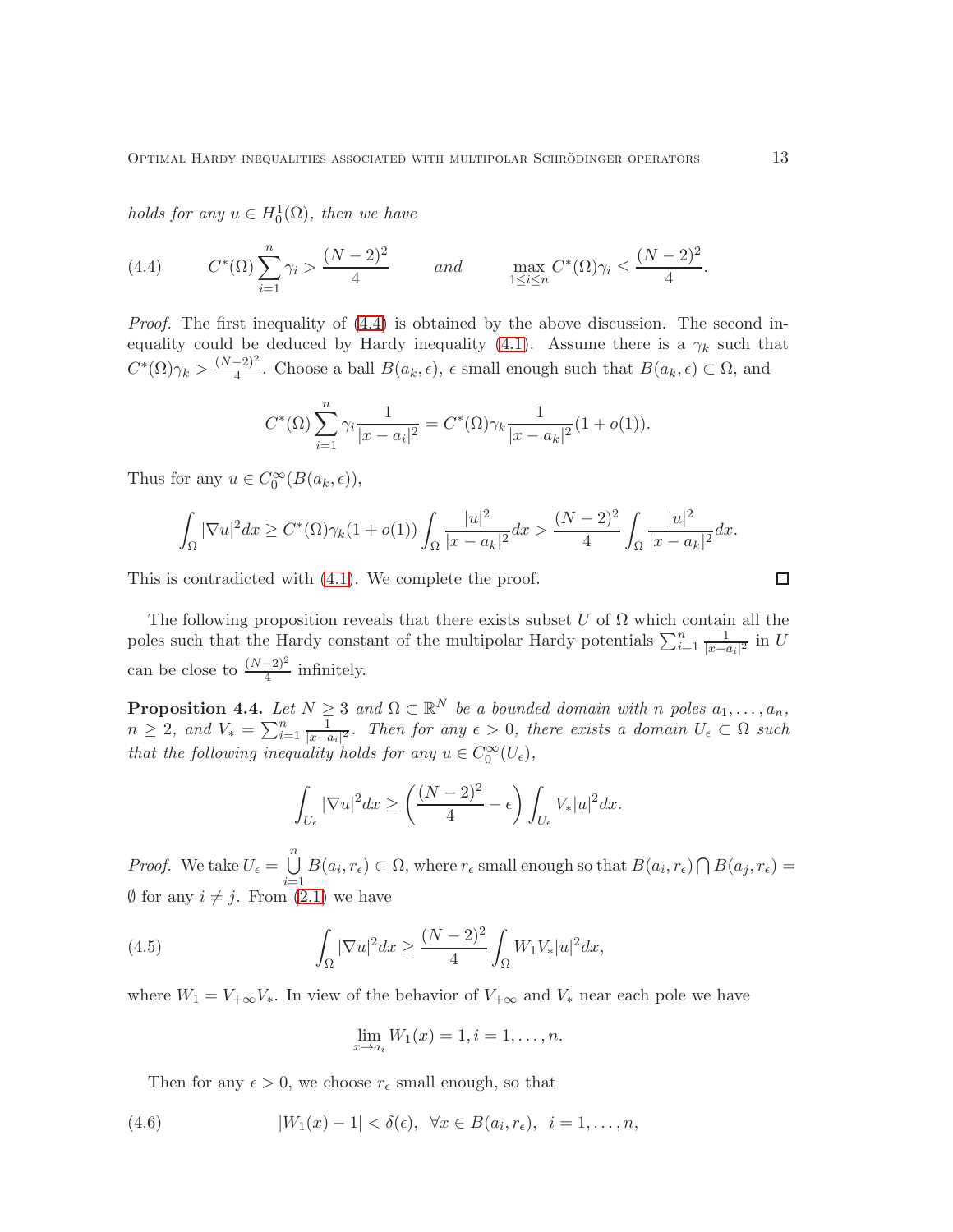where  $\delta(\epsilon) = \frac{4\epsilon}{(N-2)^2}$ . Since  $U_{\epsilon}$  is composed of n connected branch, for any  $u \in C_0^{\infty}(U_{\epsilon})$ , we can denote  $u = \sum_{i=1}^n u_i$ , here  $u_i \in C_0^{\infty}(B(a_i, r_{\epsilon}))$ . Then, combining [\(4.5\)](#page-12-1) and [\(4.6\)](#page-12-2) we have

$$
\int_{\Omega} |\nabla u|^2 dx = \sum_{i=1}^n \int_{B(a_i, r_{\epsilon})} |\nabla u_i|^2 dx
$$
  
\n
$$
\geq \sum_{i=1}^n \frac{(N-2)^2}{4} \int_{B(a_i, r_{\epsilon})} W_1 V_* |u|^2 dx
$$
  
\n
$$
\geq \sum_{i=1}^n \left( \frac{(N-2)^2}{4} (1 - \delta(\epsilon)) \right) \int_{B(a_i, r_{\epsilon})} V_* |u|^2 dx
$$
  
\n
$$
= \sum_{i=1}^n \left( \frac{(N-2)^2}{4} - \epsilon \right) \int_{B(a_i, r_{\epsilon})} V_* |u_i|^2 dx
$$
  
\n
$$
= \left( \frac{(N-2)^2}{4} - \epsilon \right) \int_{\Omega} V_* |u|^2 dx.
$$

The proof of Proposition 4.4 is completed.

$$
\Box
$$

We end this paper by concluding a problem presented in [\[9\]](#page-14-10).

**Corollary 4.5.** Let  $N \geq 3$  and  $\Omega \subset \mathbb{R}^N$  is a bounded domain with  $a_1, \ldots, a_n \in \Omega, n \geq 2$ . Then for the following optimization problem

$$
\mu_{\Omega} := \inf_{u \in D^{1,2}(\Omega)} \frac{\int_{\Omega} |\nabla u|^2 dx}{\int_{\Omega} V_* |u|^2 dx},
$$

we have

(4.7) 
$$
\frac{(N-2)^2}{4n} < \mu_\Omega \le \frac{(N-2)^2}{4}.
$$

Funding This work is supported by the National Natural Science Foundation of China (Grant No. 11771395 and 12071431).

### <span id="page-13-0"></span>References

- [1] Adimurthi, Sandeep, K. Existence and non-existence of the first eigenvalue of the perturbed Hardy-Sobolev operator. Proc. Roy. Soc. Edinburgh Sect. A, 2002, 132, 1021-1043.
- <span id="page-13-1"></span>[2] Barbatis, G., Filippas S., Tertikas A. A unified approach to improved  $L^p$  Hardy inequalities with best constants. Trans. Amer. Math. Soc., 2004, 356, 2169-2196.
- <span id="page-13-2"></span>[3] Berchio, E., Ganguly, D., Grillo, G. Improved multipolar Poincaré-Hardy inequalities on Cartan-Hadamard manifolds. Ann. Mat. Pur. Appl., 2020, 199, 65-80.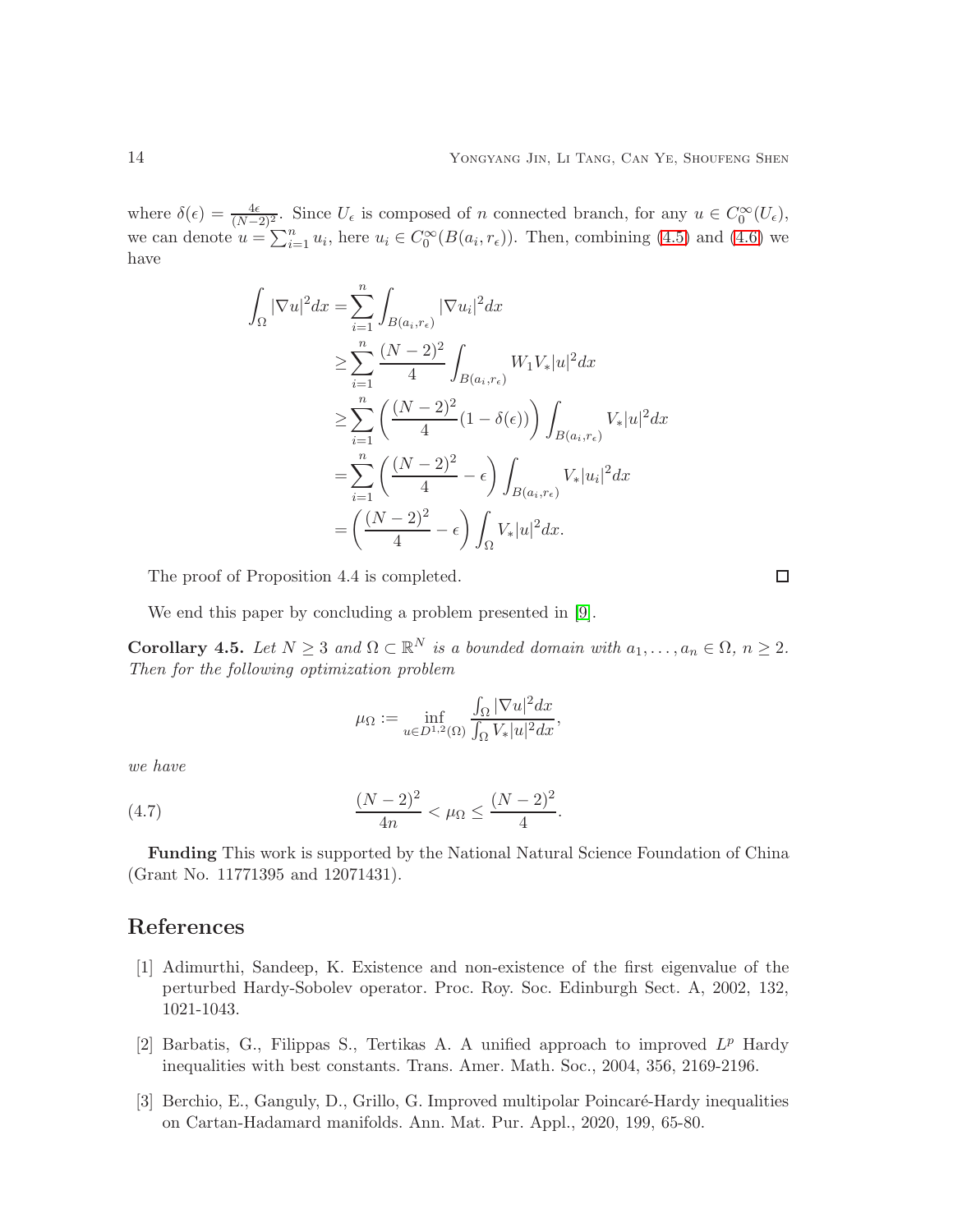- <span id="page-14-12"></span><span id="page-14-7"></span>[4] Berchio, E., Ganguly, D., Grillo, G. Sharp Poincaré-Hardy and Poincaré-Rellich inequalities on the hyperbolic space. J. Funct. Anal., 2016, 272(4), 1661-1703.
- [5] Bosi, R., Dolbeault, J., Esteban, M. Estimates for the optimal constants in multipolar Hardy inequalities for Schrödinger and Dirac operators. Commun. Pur. Appl. Anal., 2017, 7(3), 533-562.
- <span id="page-14-1"></span><span id="page-14-0"></span>[6] Brezis, H., V´azquez, J. L. Blow-up solutions of some nonlinear elliptic problems. Rev. Mat. Univ. Complut. Madrid., 1997, 10, 443-469.
- <span id="page-14-13"></span>[7] Caffarelli, L., Kohn, R., Nirenberg, L. First order interpolation inequalities with weights. Comops. Math., 1984, 53, 259-275.
- [8] Canale, A., Pappalardo, F. Weighted Hardy inequalities and Ornstein-Uhlenbeck type operators perturbed by multipolar inverse square potentials. J. Math. Anal. Appl., 2018, 463( 2), 895-909.
- <span id="page-14-10"></span>[9] Cazacu, C. New estimates for the Hardy constants of multipolar Schrodinger operators. Communications in contemporary mathematics, Commun. Contemp. Math. 2016, 18, 1550093.
- <span id="page-14-9"></span><span id="page-14-8"></span>[10] Cazacu, C., Zuazua E. Improved Multipolar Hardy Inequalities. Studies in Phase Space Analysis with Applications to PDEs pp 35-52, Springer New York, 2013.
- [11] Devyver, B., Fraas, M., Pinchover, Y. Optimal hardy weight for second-order elliptic operator: An answer to a problem of Agmon. J. Funct. Anal., 2014, 266(7), 4422-4489.
- <span id="page-14-2"></span>[12] Dolbeault, J., Duoandikoetxea, J., Esteban, M. J., Vega, L. Hardy-type estimates for Dirac operators. Ann. Sci. Ecole Norm. Sup., 2007, 40(4), 885-900. ´
- <span id="page-14-11"></span><span id="page-14-3"></span>[13] Duyckaerts T. A singular critical potential for the Schrödinger operator. Canad. Math. Bull., 2007, 50, 35-47.
- <span id="page-14-6"></span>[14] Faraci, F., Farkas C., Kristály, A. Multipolar Hardy inequalities on Riemannian manifolds. Esaim Control Optimisation and Calculus of Variations, 2016, 24(2), 551-567.
- <span id="page-14-5"></span>[15] Felli, V., Marchini, E. M., Terracini, S. On Schrodinger operators with multipolar inverse-square potentials. J. Funct. Anal., 2007, 250, 265-316.
- [16] Felli, V., Terracini, S. Elliptic Equations with Multi-Singular Inverse-Square Potentials and Critical Nonlinearity. Commun. Part. Diff. Eq., 2006, 31(3), 469-495.
- <span id="page-14-4"></span>[17] Filippas, S., Maz'ya, V. G., Tertikas A. On a question of Brezis and Marcus. Calc. Var. Partial Dif., 2006, 25, 491-501.
- [18] Filippas, S., Maz'ya, V. G., Tertikas, A. Critical Hardy–Sobolev Inequalities. J. Math. Pure. Appl., 2007, 87, 37-56. .
- [19] Lundholm, D. Geometric extensions of many-particle Hardy inequalities. J. Phys. A-Math. Theor., 2011, 48(17), 175203.